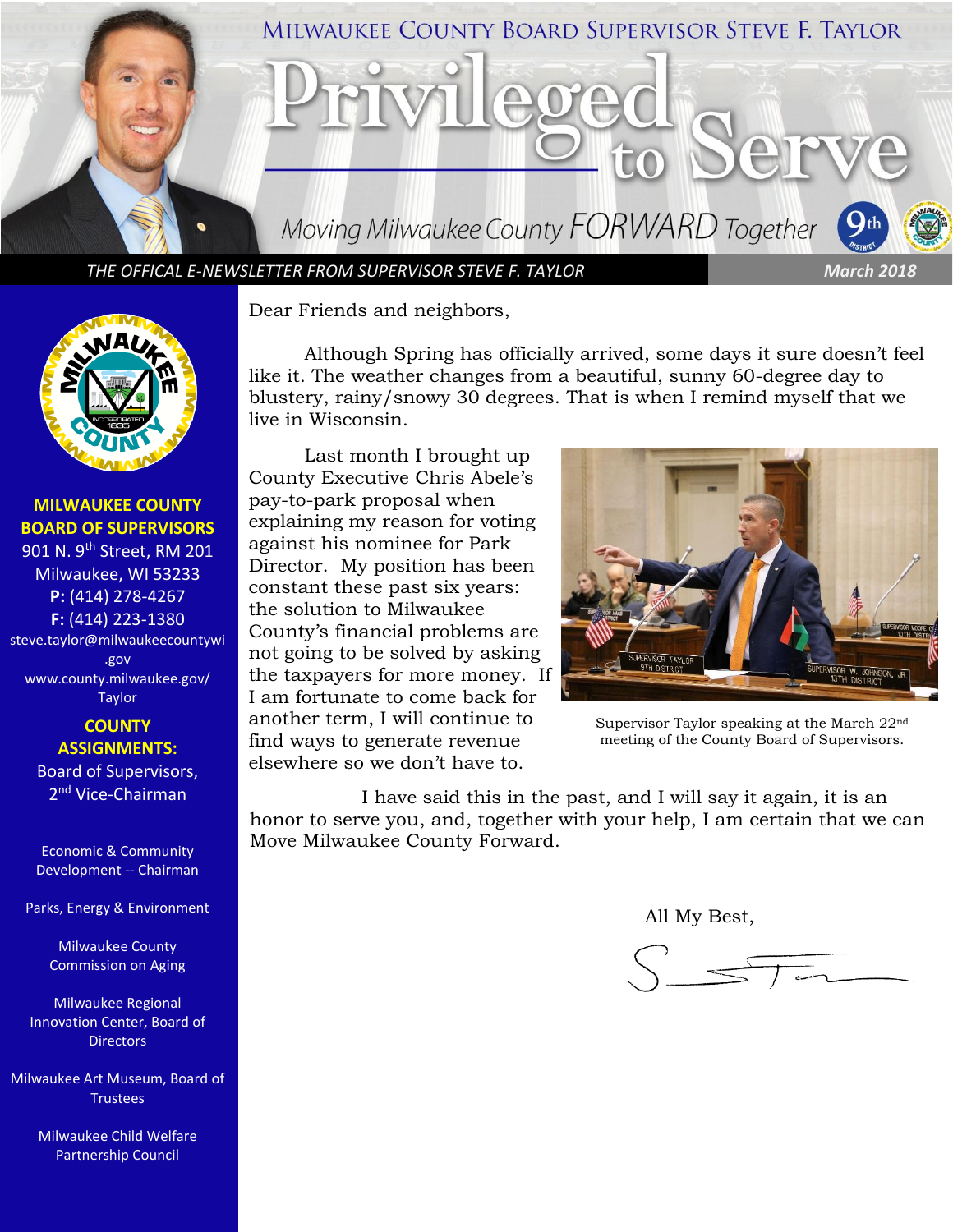# **Land Swap**

On March  $22<sup>nd</sup>$ , 2018, the Milwaukee County Board approved (17-1) a land swap arrangement between Milwaukee County, the City of Oak Creek, and the Capstone Quadrangle; this came after it was recommended for approval by the Parks, Energy, and Environment Committee by a vote of 3-1. The land swap will allow Capstone Quadrangle to continue its development of an \$80-\$90 million business park through what was previously county-owned land. The business park is expected to bring anywhere from 1400-1500 new jobs to the Oak Creek are.

Rest assured, however, that Milwaukee County did not simply gift this land away for nothing in return. Rather, in exchange for its land, the County will receive nearby parcels of land to use for public benefit. Portions of the new land received from the private developers will be used for a new neighborhood park to be funded and maintained by the City of Oak Creek at no additional cost to the County. Furthermore, the land swap will also allow for the preservation of a secondary environmental corridor and wetlands that connect the Root River and Oak Creek watersheds, and the management of an existing natural area containing designated critical species habitat.

"The land swap between Milwaukee County and Capstone Quadrangle is a win-win for everybody involved: taxpayers, lovers of parks, and protectors of the environment alike. I think [everyone who worked] with me to see this agreement come to fruition and for listening to my concerns, mainly the guarantee that a new, usable park would be a part of the deal. I applaud the County Board for voting in favor of my resolution," said Supervisor Taylor.

## **INVESTITURE OF JUDGE KRISTY YANG**



On Friday, March 30th, Supervisor Taylor attended the investiture of Milwaukee County Circuit Court Judge Kashoua "Kristy" Yang. Judge Yang was born in Laos and emigrated to the U.S. with her family as a 6-year old refugee. Since then, she has called Wisconsin home and currently lives in Oak Creek! Judge Yang earned a computer science degree and worked at Kohler for 6 years before going to law school. Before running, Judge Yang practiced family law and worked on Social Security disability and workers' compensation. Congratulations, Judge Yang!

## **LEGISLATIVE ROUNDUP**

The County Board last met on Thursday, March 22nd. While the most pertinent legislation for the month of March was the aforementioned land swap between the County and a private developer, the month of February brought more than one contentious issue to the forefront of conversation regarding Milwaukee County. One of those was the issue of pay-to-park in County Parks, an idea proposed by the County Executive in his 2018 recommended budget. Supervisor Taylor supported an amendment (1A034) that required a work group, public hearing, and a proposal that needed approval from the Milwaukee County Board before any pay-to-park plan could be implemented. When the possibility of implementing parking fees in the County Parks beginning on June  $1<sup>st</sup>$  arose, Supervisor Taylor and the rest of the County Board stood in firm opposition to the idea. Supervisor Taylor, in turn, voted in favor of a resolution that would address the subsequent deficit in the Parks Department by making a onetime withdrawal from the County's unallocated contingency fund.

The next meeting of the Milwaukee County Board of Supervisors will be the Board's Organizational Meeting, held on Monday, April 16th in Courthouse Room 200. To view the votes on all actions taken by the County Board and its committees, please visit the Milwaukee County Legislative Information [Center.](http://milwaukeecounty.legistar.com/Calendar.aspx)